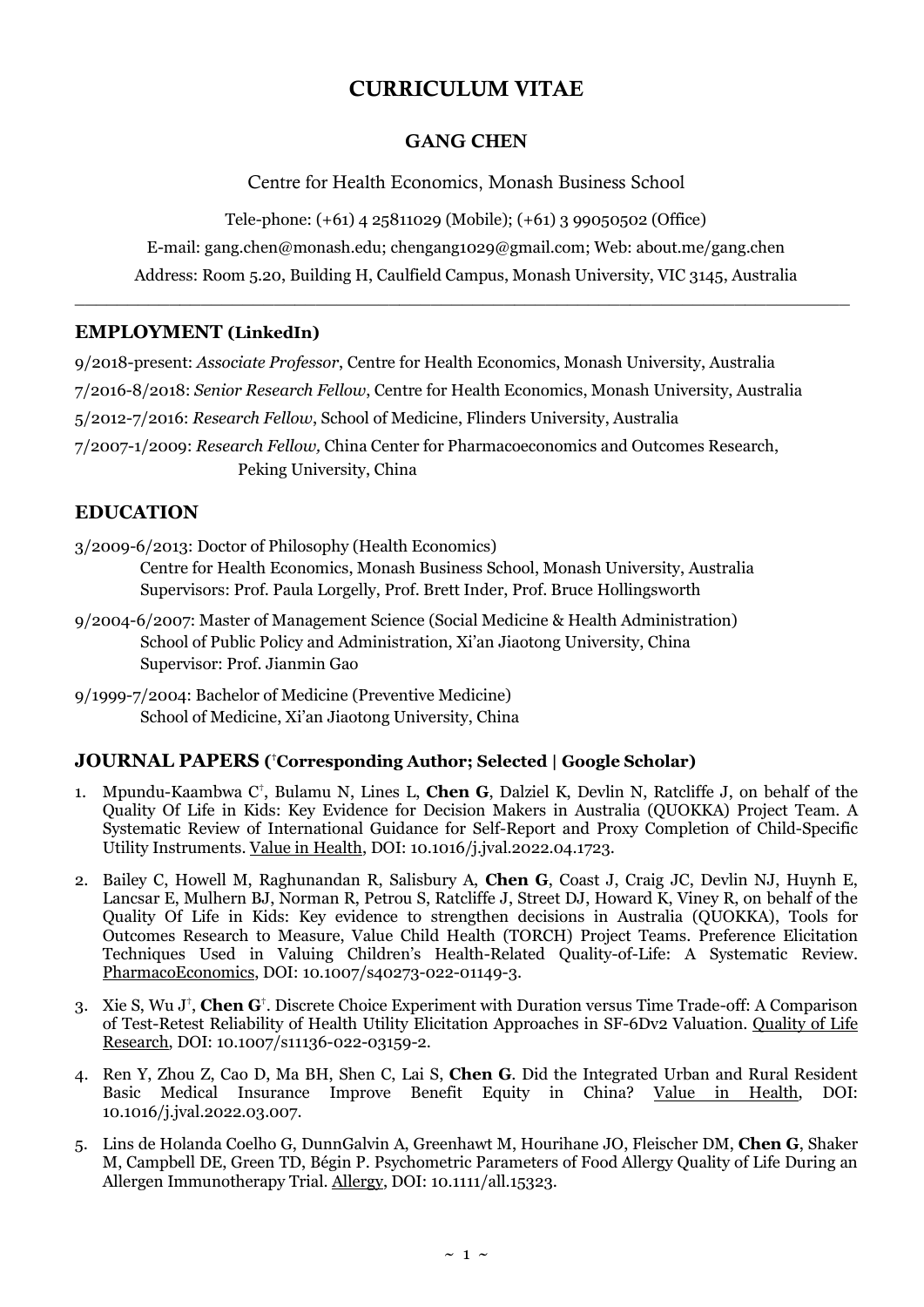- 6. **Chen G**, Woode ME, Sia K-L, Ellis N, Citroen C, Harris A. [A Global Measure of Patient-Reported](https://www.tandfonline.com/doi/full/10.1080/09638288.2022.2029958)  Back on Track. [Disability and Rehabilitation,](https://www.tandfonline.com/journals/idre20) DOI: 10.1080/09638288.2022.2029958.
- 7. **Chen G†** , Olsen JA. [How Is Your Life? Understanding the Relative Importance of Life Domains amongst](https://rdcu.be/cEp3N) [Older Adults, and Their Associations with Self-Perceived COVID-19 Impacts.](https://rdcu.be/cEp3N) [Quality of Life Research,](http://link.springer.com/journal/11136) DOI: 10.1007/s11136-021-03043-5.
- 8. Hettiarachchi RM, Kularatna S, Byrnes J, **Chen G**, Mulhern B, Scuffham PA. [Development of a](https://onlinelibrary.wiley.com/share/author/MW8RHDCUA3IH3ZIXGUIY?target=10.1111/jphd.12490)  [Classification \(Descriptive\) System for a Preference-Based Quality of Life Measure for Dental Caries](https://onlinelibrary.wiley.com/share/author/MW8RHDCUA3IH3ZIXGUIY?target=10.1111/jphd.12490)  [\(Dental Caries Utility Index -](https://onlinelibrary.wiley.com/share/author/MW8RHDCUA3IH3ZIXGUIY?target=10.1111/jphd.12490) DCUI) among Adolescents. [Journal of Public Health Dentistry,](https://onlinelibrary.wiley.com/journal/17527325) DOI: 10.1111/jphd.12490.
- 9. Thai T, **Chen G**, Lancsar E, de New S, Banwell C, Freeman, C, Spinks J. [Beyond Dispensing: Better](https://www.sciencedirect.com/science/article/pii/S2667321522000713)  [Integrating of Pharmacists within the Australian Primary Healthcare System.](https://www.sciencedirect.com/science/article/pii/S2667321522000713) SSM - [Qualitative Research](https://www.journals.elsevier.com/ssm-qualitative-research-in-health)  [in Health,](https://www.journals.elsevier.com/ssm-qualitative-research-in-health) 2022, 2: 100109.
- 10. Lindberg MH, **Chen G**, Olsen JA, Abelsen B. [Combining Education and Income into a Socioeconomic](https://bmcpublichealth.biomedcentral.com/articles/10.1186/s12889-022-13366-8)  [Position Score for Use in Studies of Health Inequalities.](https://bmcpublichealth.biomedcentral.com/articles/10.1186/s12889-022-13366-8) [BMC Public Health,](https://bmcpublichealth.biomedcentral.com/) 2022, 22: 969.
- 11. Si Y, Li S, Xu Y, **Chen G**. [Validation and Comparison of Five Preference-based Measures among](https://link.springer.com/article/10.1007/s11136-021-03047-1)  [Age-Related Macular Degeneration Patients: Evidence from Mainland China.](https://link.springer.com/article/10.1007/s11136-021-03047-1) [Quality of Life Research,](http://link.springer.com/journal/11136) 2022, 31 (5): 1561-1572.
- 12. Kwon J, Freijser L, Huynh E, Howell M, **Chen G**, Khan K, Daher S, Roberts N, Harrison C, Smith S, Devlin N, Howard K, Lancsar E, Bailey C, Craig J, Dalziel K, Hayes A, Mulhern B, Wong G, Ratcliffe J, Petrou S. [Systematic Review of Conceptual, Age, Measurement and Valuation Considerations for Generic](https://link.springer.com/article/10.1007/s40273-021-01128-0)  [Multidimensional Childhood Patient-Reported Outcome Measures.](https://link.springer.com/article/10.1007/s40273-021-01128-0) [PharmacoEconomics,](https://www.springer.com/journal/40273) 2022, 40 (4): 379-431.
- 13. Si L, Tu L, Xie Y, **Chen G**, Hiligsmann M, Yang M, Zhang Y, Zhang X, Jiang Y, Wei Q, Gu J, Palmer AJ. [Evaluating Health Related Quality of Life in Older People at Risk of Osteoporotic Fracture: A](https://doi.org/10.1007/s11205-020-02414-8)  [Head-to-Head Comparison of the EQ-5D-5L and AQoL-6D.](https://doi.org/10.1007/s11205-020-02414-8) [Social Indicators Research,](https://www.springer.com/journal/11205) 2022, 160 (2-3): 809-824.
- 14. Milte R, Mpundu-Kaambwa C, **Chen G**, Crotty M, Ratcliffe J. [What Constitutes Preferred Long-Term](https://www.sciencedirect.com/science/article/pii/S1098301521017320)  [Care Provided in Residential Aged Care Facilities? An Empirical Comparison of the Preferences of the](https://www.sciencedirect.com/science/article/pii/S1098301521017320)  [General Population, Residents, and Family Members.](https://www.sciencedirect.com/science/article/pii/S1098301521017320) [Value in Health,](http://www.valueinhealthjournal.com/) 2022, 25 (2): 257-267.
- 15. Kularatna S, Rowen D, Mukuria C, McPhail S, **Chen G**, Mulhern B, Whitty JA, Byrnes J, Scuffham P, Atherton J, Höfer S, Parsonage W. [Development of a Preference-Based Heart Disease-Specific Health](https://rdcu.be/clnXn)  [State Classification System using MacNew Heart Disease-Related Quality of Life Instrument.](https://rdcu.be/clnXn) [Quality of](http://link.springer.com/journal/11136)  [Life Research,](http://link.springer.com/journal/11136) 2022, 31 (1): 257-268.
- 16. **Chen G†** , DunnGalvin A, Campbell DE. [Impact of COVID-19 Pandemic on Quality of Life for Children](https://onlinelibrary.wiley.com/doi/10.1111/cea.13973)  [and Adolescents with Food Allergy.](https://onlinelibrary.wiley.com/doi/10.1111/cea.13973) [Clinical & Experimental Allergy,](https://onlinelibrary.wiley.com/journal/13652222) 2022, 52 (1): 162-166.
- 17. Crocker M, Hutchinson C, Mpundu-Kaambwa C, Walker R, **Chen G**, Ratcliffe J. [Assessing the Relative](https://hqlo.biomedcentral.com/articles/10.1186/s12955-021-01901-x)  [Importance of Key Quality of Life Dimensions for People With and Without a Disability: An Empirical](https://hqlo.biomedcentral.com/articles/10.1186/s12955-021-01901-x)  [Ranking Comparison Study.](https://hqlo.biomedcentral.com/articles/10.1186/s12955-021-01901-x) [Health and Quality of Life Outcomes,](http://www.hqlo.com/) 2021, 19: 264.
- 18. **Chen G†** , DunnGalvin A, Greenhawt M, Shafer M, Campbell DE. [Deriving Health Utility Indices From a](https://onlinelibrary.wiley.com/doi/full/10.1111/pai.13604)  [Food Allergy Quality-of-Life Questionnaire.](https://onlinelibrary.wiley.com/doi/full/10.1111/pai.13604) [Pediatric Allergy and Immunology,](https://onlinelibrary.wiley.com/journal/13993038) 2021, 32 (8): 1773-1780.
- 19. **Chen G†** , Ratcliffe J, Milte R, Khadka J, Kaambwa B. [Quality of Care Experience in Aged Care: An](https://www.sciencedirect.com/science/article/pii/S0277953621007723)  [Australia-Wide Discrete Choice Experiment to Elicit Preference Weights.](https://www.sciencedirect.com/science/article/pii/S0277953621007723) [Social Science & Medicine,](http://www.journals.elsevier.com/social-science-and-medicine/) 2021, 289: 114440.
- 20. Kaambwa B, **Chen G**, Khadka J, Milte R, Mpundu-Kaambwa C, Woods T-J, Ratcliffe J. [A Preference for](https://www.sciencedirect.com/science/article/abs/pii/S0277953621007577)  [Quality: Australian General Public's Willingness to Pay for Home and Residential Aged Care](https://www.sciencedirect.com/science/article/abs/pii/S0277953621007577). [Social](http://www.journals.elsevier.com/social-science-and-medicine/)  [Science & Medicine,](http://www.journals.elsevier.com/social-science-and-medicine/) 2021, 289: 114425.
- 21. Young GP, **Chen G**, Wilson CJ, McGrane E, Hughes-Barton DL-A, Flight IHK, Symonds EL. ["Rescue" of](https://cancerpreventionresearch.aacrjournals.org/content/early/2021/06/11/1940-6207.CAPR-21-0080)  [Nonparticipants in Colorectal Cancer Screening: A Randomized Controlled Trial of Three Non-Invasive](https://cancerpreventionresearch.aacrjournals.org/content/early/2021/06/11/1940-6207.CAPR-21-0080)  [Test Options.](https://cancerpreventionresearch.aacrjournals.org/content/early/2021/06/11/1940-6207.CAPR-21-0080) [Cancer Prevention Research,](https://cancerpreventionresearch.aacrjournals.org/) 2021, 14 (8): 803-810.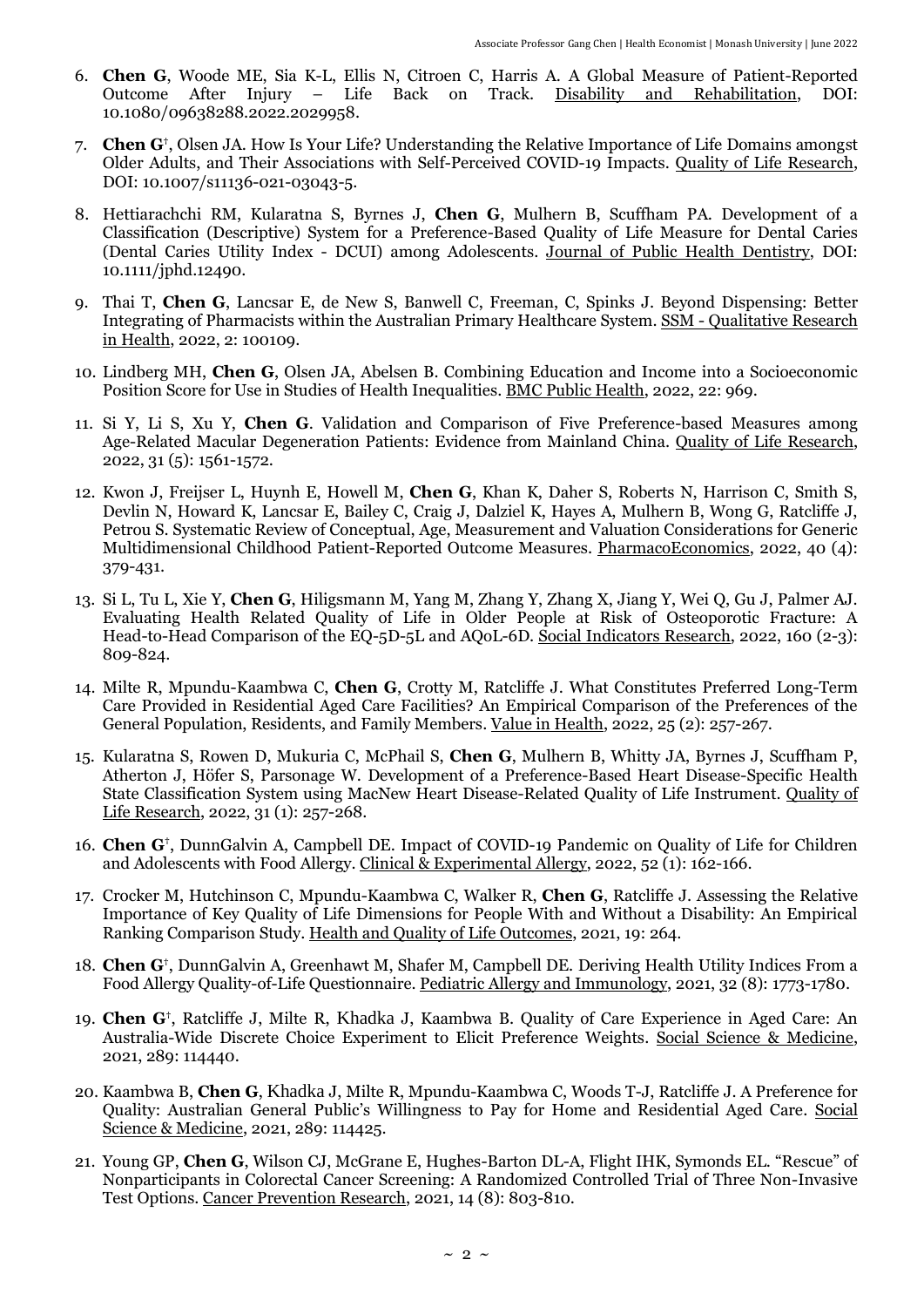- 22. Lindberg MH, **Chen G**, Olsen JA, Abelsen B. [Explaining Subjective Social Status in Two Countries: The](https://www.sciencedirect.com/science/article/pii/S2352827321001397)  [Relative Importance of Education, Occupation, Income and Childhood Circumstances.](https://www.sciencedirect.com/science/article/pii/S2352827321001397) SSM – [Population](https://www.journals.elsevier.com/ssm-population-health)  [Health,](https://www.journals.elsevier.com/ssm-population-health) 2021, 15: 100864.
- 23. Liu P, Liu S, Gong T, Li Q, Chen G<sup>†</sup>, Li S<sup>†</sup>. Job Preferences of Undergraduate Pharmacy Students in [China: A Discrete Choice Experiment.](https://human-resources-health.biomedcentral.com/articles/10.1186/s12960-021-00626-8) [Human Resources for Health,](https://human-resources-health.biomedcentral.com/) 2021, 19: 79.
- 24. Ghijben P, Petrie D, Zavarsek S, **Chen G**, Lancsar E. [Healthcare Funding Decisions and Real-World](https://link.springer.com/article/10.1007/s40273-021-01020-x)  [Benefits: Reducing Bias by Matching Untreated Patients.](https://link.springer.com/article/10.1007/s40273-021-01020-x) [PharmacoEconomics,](https://www.springer.com/journal/40273) 2021, 39 (7): 741-756.
- 25. Wolf RT, Ratcliffe J, **Chen G**, Jeppesen P. [The Longitudinal Validity of Proxy-Reported CHU9D.](https://link.springer.com/article/10.1007/s11136-021-02774-9) [Quality](http://link.springer.com/journal/11136)  of Life [Research,](http://link.springer.com/journal/11136) 2021, 30 (6): 1747-1756.
- 26. Osman AMY, Wu J**†** , He X, **Chen G†** . [Eliciting SF-6Dv2 Health State Utilities using An Anchored](https://authors.elsevier.com/c/1d3U1-CmUs0po)  [Best-Worst Scaling Technique.](https://authors.elsevier.com/c/1d3U1-CmUs0po) [Social Science & Medicine,](http://www.journals.elsevier.com/social-science-and-medicine/) 2021, 279: 114018.
- 27. Su M, Zhou Z, Si Y, Sylvia S, **Chen G**, Su Y, Rozelle S, Wei X. [Comparing the Quality of Primary Care](https://www.mdpi.com/1660-4601/18/10/5060/htm)  [between Public and Private Providers in Urban China: A Standardized Patient Study.](https://www.mdpi.com/1660-4601/18/10/5060/htm) [International](http://www.mdpi.com/journal/ijerph)  Journal of [Environmental Research and Public Health,](http://www.mdpi.com/journal/ijerph) 2021, 18, 5060.
- 28. Wu J, Xie S, He X, **Chen G**, Bai G, Feng D, Hu M, Jiang J, Wang X, Wu H, Wu Q, Brazier JE. [Valuation](https://link.springer.com/article/10.1007/s40273-020-00997-1)  of SF-6Dv2 Health States [in China Using Time Trade-Off and Discrete Choice Experiment with A](https://link.springer.com/article/10.1007/s40273-020-00997-1)  [Duration Dimension.](https://link.springer.com/article/10.1007/s40273-020-00997-1) [PharmacoEconomics,](https://www.springer.com/journal/40273) 2021, 39 (5): 521-535.
- 29. Wall D, Meah N, York K, […], **Chen G**, […], Sinclair R. [A Global eDelphi Exercise to Identify Core](https://jamanetwork.com/journals/jamadermatology/article-abstract/2777009)  [Domains and Domain Items for the Development of a Global Registry of Alopecia Areata Disease](https://jamanetwork.com/journals/jamadermatology/article-abstract/2777009)  [Severity and Treatment Safety \(GRASS\).](https://jamanetwork.com/journals/jamadermatology/article-abstract/2777009) [JAMA Dermatology,](https://jamanetwork.com/journals/jamadermatology) 2021, 157 (4): 439-448.
- 30. Gao L, Luo W, Tonmukayakul U, Moodie M, **Chen G**. [Mapping MacNew Heart Disease Quality of Life](https://link.springer.com/article/10.1007/s10198-020-01259-9)  [Questionnaire onto Country-Specific EQ-5D-5L Utility Scores: A Comparison of Traditional Regression](https://link.springer.com/article/10.1007/s10198-020-01259-9)  [Models with A Machine Learning Technique.](https://link.springer.com/article/10.1007/s10198-020-01259-9) [European Journal of Health Economics,](https://www.springer.com/journal/10198) 2021, 22 (2): 341-350.
- 31. De Albornoz SC, **Chen G†** . [Relationship between Health-Related Quality of life and Subjective Wellbeing](https://authors.elsevier.com/a/1cPkZ55zZLOvF)  [in Asthma.](https://authors.elsevier.com/a/1cPkZ55zZLOvF) [Journal of Psychosomatic Research,](https://www.journals.elsevier.com/journal-of-psychosomatic-research) 2021, 142 (3): 110356.
- 32. Barreto SG, Bulamu N, Chaudhary A, **Chen G**, Kawakami K, Maggino L, Malleo G, Pendharkar S, Trudeau MT, Salvia R, Vollmer CM, Windsor JA. [Forecasting Surgical Costs: Towards Informed](https://www.sciencedirect.com/science/article/abs/pii/S1424390320308747)  [Financial Consent and Financial Risk Reduction.](https://www.sciencedirect.com/science/article/abs/pii/S1424390320308747) [Pancreatology,](https://www.journals.elsevier.com/pancreatology) 2021, 21 (1): 253-262.
- 33. Xia R, Zeng H, Liu Q, Liu S, Zhang Z, Liu Y, Guo G, Song G, Zhu Y, Wu X, Song B, Liao X, Chen Y, Wei W, **Chen G†** , Chen W**†** , Zhuang G**†** . [Health-Related Quality of Life and Health Utility Score of Patients with](https://onlinelibrary.wiley.com/doi/abs/10.1111/ecc.13283)  [Gastric Cancer: A Multi-Centre Cross-Sectional Survey in China.](https://onlinelibrary.wiley.com/doi/abs/10.1111/ecc.13283) [European Journal of Cancer Care,](https://onlinelibrary.wiley.com/journal/13652354) 2020, 29 (6): e13283.
- 34. Degeling C† , **Chen G†** , Gilbert GL, Brookes V, Thai T, Wilson A, Johnson J. [Changes in Public](https://bmjopen.bmj.com/content/10/11/e041592)  [Preferences for Technologically Enhanced Surveillance following the COVID-19 Pandemic: A Discrete](https://bmjopen.bmj.com/content/10/11/e041592)  [Choice Experiment.](https://bmjopen.bmj.com/content/10/11/e041592) [BMJ Open,](https://bmjopen.bmj.com/) 2020, 10 (11): e041592.
- 35. **Chen G**, Olsen JA. [Filling the Psycho-Social Gap in the EQ-5D: The Empirical Support for Four Bolt-On](https://link.springer.com/article/10.1007/s11136-020-02576-5)  [Dimensions.](https://link.springer.com/article/10.1007/s11136-020-02576-5) [Quality of Life Research,](http://link.springer.com/journal/11136) 2020, 29 (11): 3119-3129.
- 36. Xie S, Wu J, He X, **Chen G**, Brazier JE. [Do Discrete Choice Experiments Approaches Perform Better](https://www.valueinhealthjournal.com/article/S1098-3015(20)32206-3/pdf)  [Than Time Trade-Off in Eliciting Health State Utilities? Evidence from SF-6Dv2 in China.](https://www.valueinhealthjournal.com/article/S1098-3015(20)32206-3/pdf) [Value in](http://www.valueinhealthjournal.com/)  [Health,](http://www.valueinhealthjournal.com/) 2020, 23 (10): 1391-1399.
- 37. Liu T, Li S, Wang M, Sun Q, **Chen G**. [Mapping the Chinese Version of the EORTC QLQ-BR53 Onto the](https://link.springer.com/article/10.1007/s40271-020-00422-x)  [EQ-5D-5L and SF-6D Utility Scores.](https://link.springer.com/article/10.1007/s40271-020-00422-x) [Patient,](https://link.springer.com/journal/40271) 2020, 13 (5): 537-555.
- 38. Tonmukayakul U, Imms C, Mihalopoulos C, Reddihough D, Carter R, Mulhern B, **Chen G**. [Health-Related Quality of Life and Upper-Limb Impairment in Children with Cerebral Palsy: Developing](https://onlinelibrary.wiley.com/share/author/RAP9QF8JRZIGKYV6XM5W?target=10.1111/dmcn.14488)  [A Mapping Algorithm.](https://onlinelibrary.wiley.com/share/author/RAP9QF8JRZIGKYV6XM5W?target=10.1111/dmcn.14488) [Developmental Medicine & Child Neurology,](https://onlinelibrary.wiley.com/journal/14698749) 2020, 62 (7): 854-860.
- 39. Kularatna S, Senanayake S, **Chen G**, Parsonage W. [Mapping the Minnesota Living with Heart Failure](https://rdcu.be/b3SFH)  [Questionnaire \(MLHFQ\) to EQ-5D-5L in Patients with Heart Failure.](https://rdcu.be/b3SFH) [Health and Quality of Life](http://www.hqlo.com/)  [Outcomes,](http://www.hqlo.com/) 2020, 18: 115.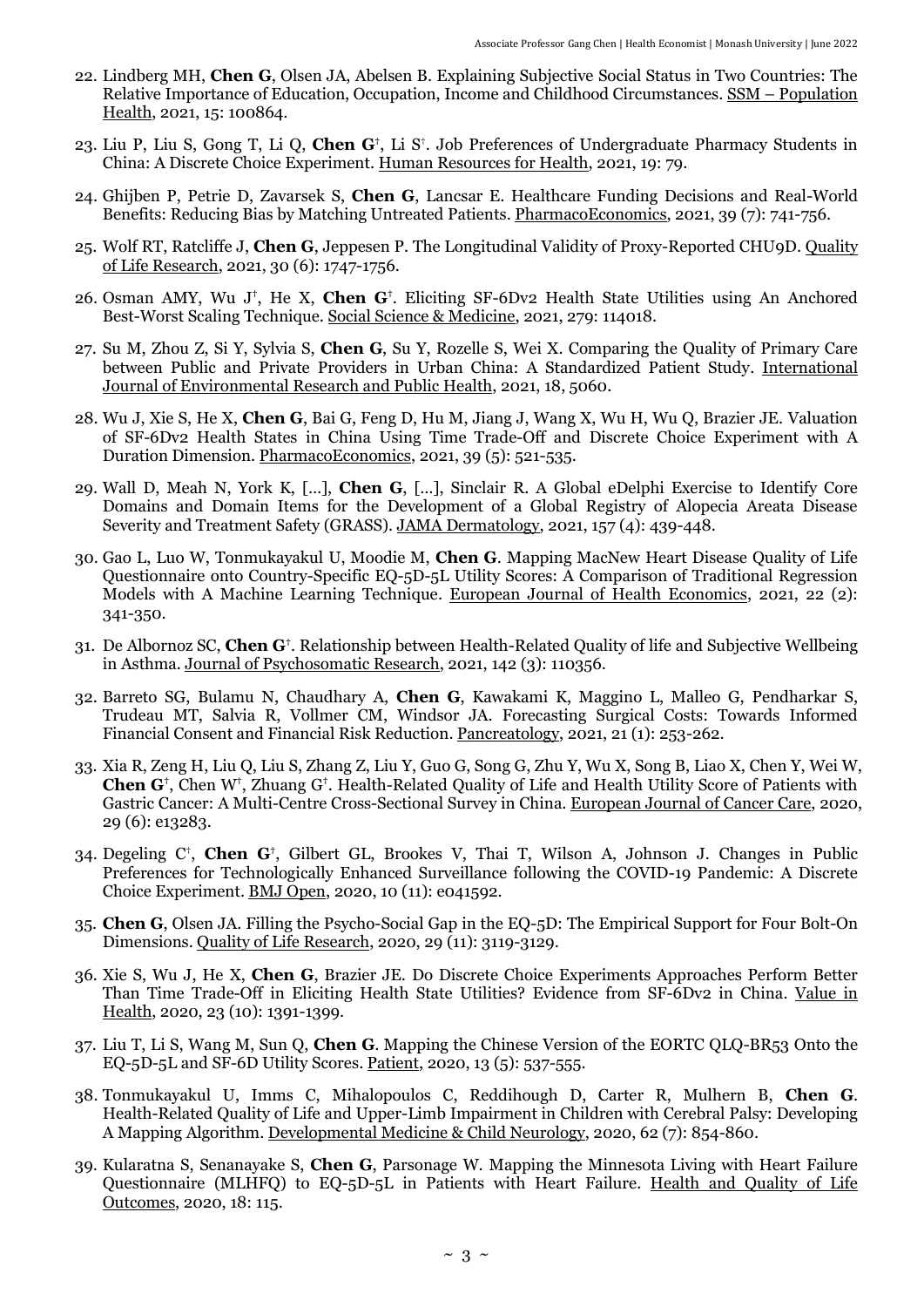- 40. Yin J, Liang P, **Chen G**, Wang F, Cui F, Liang X, Zhuang G. [Tenofovir Prophylaxis for Preventing](https://linkinghub.elsevier.com/retrieve/pii/S1201971220301685)  [Mother-to-Child Hepatitis B Virus Transmission in China: A Cost-Effectiveness Analysis.](https://linkinghub.elsevier.com/retrieve/pii/S1201971220301685) [International](https://www.ijidonline.com/)  [Journal of Infectious Diseases,](https://www.ijidonline.com/) 2020, 95: 118-124.
- 41. Wu J, Xie S, He X, **Chen G**, Brazier JE. [The Simplified Chinese Version of SF-6Dv2: Translation,](https://link.springer.com/article/10.1007/s11136-020-02419-3)  [Cross-Cultural Adaptation and Preliminary Psychometric Testing.](https://link.springer.com/article/10.1007/s11136-020-02419-3) [Quality of Life Research,](http://link.springer.com/journal/11136) 2020, 29 (5): 1385-1391.
- 42. Sweeney R, **Chen G**, Gold L, Mensah F, Wake M. Mapping PedsQLTM [Scores onto CHU9D Utility Scores:](https://link.springer.com/article/10.1007%2Fs11136-019-02357-9)  [Estimation, Validation and A Comparison of Alternative Instrument Versions.](https://link.springer.com/article/10.1007%2Fs11136-019-02357-9) [Quality of Life Research,](http://link.springer.com/journal/11136) 2020, 29 (3): 639-652. [\[Correction\]](https://link.springer.com/content/pdf/10.1007/s11136-019-02382-8.pdf)
- 43. Bell L, Ullah S, Leslie E, Magarey A, Olds T, Ratcliffe J, **Chen G**, Miller M, Jones M, Cobiac L. [Changes](https://bmcpublichealth.biomedcentral.com/articles/10.1186/s12889-019-7710-4)  [in Weight Status, Quality of Life and Behaviours of South Australian Primary School Children: Results](https://bmcpublichealth.biomedcentral.com/articles/10.1186/s12889-019-7710-4)  [from the Obesity Prevention and Lifestyle \(OPAL\) Community Intervention Program.](https://bmcpublichealth.biomedcentral.com/articles/10.1186/s12889-019-7710-4) [BMC Public](https://bmcpublichealth.biomedcentral.com/)  [Health,](https://bmcpublichealth.biomedcentral.com/) 2019, 19: 1338.
- 44. Lai VWY, **Chen G**, Gin D, Sinclair R. [Cyclosporin for Moderate-to-Severe Alopecia Areata: A](https://doi.org/10.1016/j.jaad.2019.04.053)  [Double-blind, Randomized, Placebo-controlled Clinical Trial of Efficacy and Safety.](https://doi.org/10.1016/j.jaad.2019.04.053) [Journal of the](https://www.jaad.org/)  [American Academy of Dermatology,](https://www.jaad.org/) 2019, 81 (3): 694-701.
- 45. Mpundu-Kaambwa C, **Chen G**, Huynh E, Russo R, Ratcliffe J. Mapping the PedsQL™ onto the CHU9D: [An Assessment of External Validity in A Large Community-Based Sample.](https://rdcu.be/bFyj5) [PharmacoEconomics,](http://link.springer.com/journal/40273) 2019, 37 (9): 1139-1153.
- 46. Bulamu NB, **Chen G†** , Bright T, Ratcliffe J, Chung A, Fraser RJL, Törnqvist B, Watson DI. [Preferences](https://rdcu.be/bb28h)  [for Surveillance of Barrett's Oesophagus: A Discrete Choice](https://rdcu.be/bb28h) Experiment. [Journal of Gastrointestinal](https://link.springer.com/journal/11605)  [Surgery,](https://link.springer.com/journal/11605) 2019, 23: 1309-1317.
- 47. Gao L, Moodie M, **Chen G**. [Measuring Subjective Wellbeing in Patients with Heart Disease:](https://rdcu.be/bfeV8)  [Relationship and Comparison between Health-Related Quality of Life Instruments.](https://rdcu.be/bfeV8) [Quality of Life](http://link.springer.com/journal/11136)  [Research,](http://link.springer.com/journal/11136) 2019, 28 (4): 1017-1028.
- 48. Li S, Wang M, Liu L, **Chen G†** . [Which Approach Is Better in Eliciting Health State Utilities from Breast](https://rdcu.be/bcbCa)  [Cancer Patients? Evidence from Mainland China.](https://rdcu.be/bcbCa) [European Journal of Cancer Care,](https://onlinelibrary.wiley.com/journal/13652354) 2019, 28 (2): e12965.
- 49. Ishaque S, Karnon J, **Chen G**, Nair R, Salter AB. [A Systematic Review of Randomised Controlled Trials](https://link.springer.com/article/10.1007/s11136-018-2016-z)  [Evaluating the Use of Patient-Reported Outcome Measures \(PROMs\).](https://link.springer.com/article/10.1007/s11136-018-2016-z) [Quality of Life Research,](http://link.springer.com/journal/11136) 2019, 28  $(3): 567 - 592.$
- 50. **Chen G**, Xu F, Huynh E, Wang Z, Li C, Stevens K, Ratcliffe J. [Scoring the Child Health Utility 9D](https://link.springer.com/article/10.1007%2Fs11136-018-2032-z)  [Instrument: Estimation of a Chinese Child and Adolescent-Specific Tariff.](https://link.springer.com/article/10.1007%2Fs11136-018-2032-z) [Quality of Life Research,](http://link.springer.com/journal/11136) 2019, 28 (1): 163-176.
- 51. Liu T, Li S, Yang R, Liu S, **Chen G**. [Job Preferences of Undergraduate Nursing Students in Eastern](https://rdcu.be/bfluH)  [China: A Discrete Choice Experiment.](https://rdcu.be/bfluH) [Human Resources for Health,](https://human-resources-health.biomedcentral.com/) 2019, 17: 1.
- 52. Zhang H, Sun Y, Zhang D, Zhang C, **Chen G†** . [Direct Medical Costs for Patients with Schizophrenia: A](https://rdcu.be/bbT0x)  [4-year Cohort Study from Health Insurance Claims Data in Guangzhou City, Southern China.](https://rdcu.be/bbT0x) International Journal of Mental Health Systems, 2018, 12: 72.
- 53. **Chen G**, Garcia-Gordillo MA, Collado-Mateo D, del Pozo-Cruz B, Adsuar JC, Cordero-Ferrera JM, Abellán-Perpiñán JM, Sánchez-Martínez FI. [Converting Parkinson-Specific Scores into Health States](https://rdcu.be/T5Rb)  [Utilities to Assess Cost-Utility Analysis.](https://rdcu.be/T5Rb) [Patient,](https://link.springer.com/journal/40271) 2018, 11 (6): 665-675.
- 54. Engel L, **Chen G**, Richardson J, Mihalopoulos C[. The Impact of Depression on Health-Related Quality of](https://rdcu.be/2VUL)  [Life and Wellbeing: Identifying Important Dimensions and Assessing Their Inclusion in Multi-Attribute](https://rdcu.be/2VUL)  [Utility Instruments.](https://rdcu.be/2VUL) [Quality of Life Research,](http://link.springer.com/journal/11136) 2018, 27 (11): 2873-2884.
- 55. **Chen G†** , Ratcliffe J, Kaambwa B, McCaffrey N, Richardson J. [Empirical Comparison between](http://rdcu.be/x4Bf)  [Capability and Two Health-Related Quality of Life Measures.](http://rdcu.be/x4Bf) [Social Indicators Research,](https://link.springer.com/journal/11205) 2018, 140 (1): 175-190.
- 56. Zhou Z, Zhou Z, Gao J, Lai S, **Chen G**. [Urban-Rural Difference in the Associations between Living](https://journals.plos.org/plosone/article?id=10.1371/journal.pone.0204118)  [Arrangements and the Health-Related Quality of Life \(HRQOL\) of the Elderly in China](https://journals.plos.org/plosone/article?id=10.1371/journal.pone.0204118)—Evidence from [Shaanxi Province.](https://journals.plos.org/plosone/article?id=10.1371/journal.pone.0204118) [PLoS ONE,](http://www.plosone.org/) 2018, 13 (9): e0204118.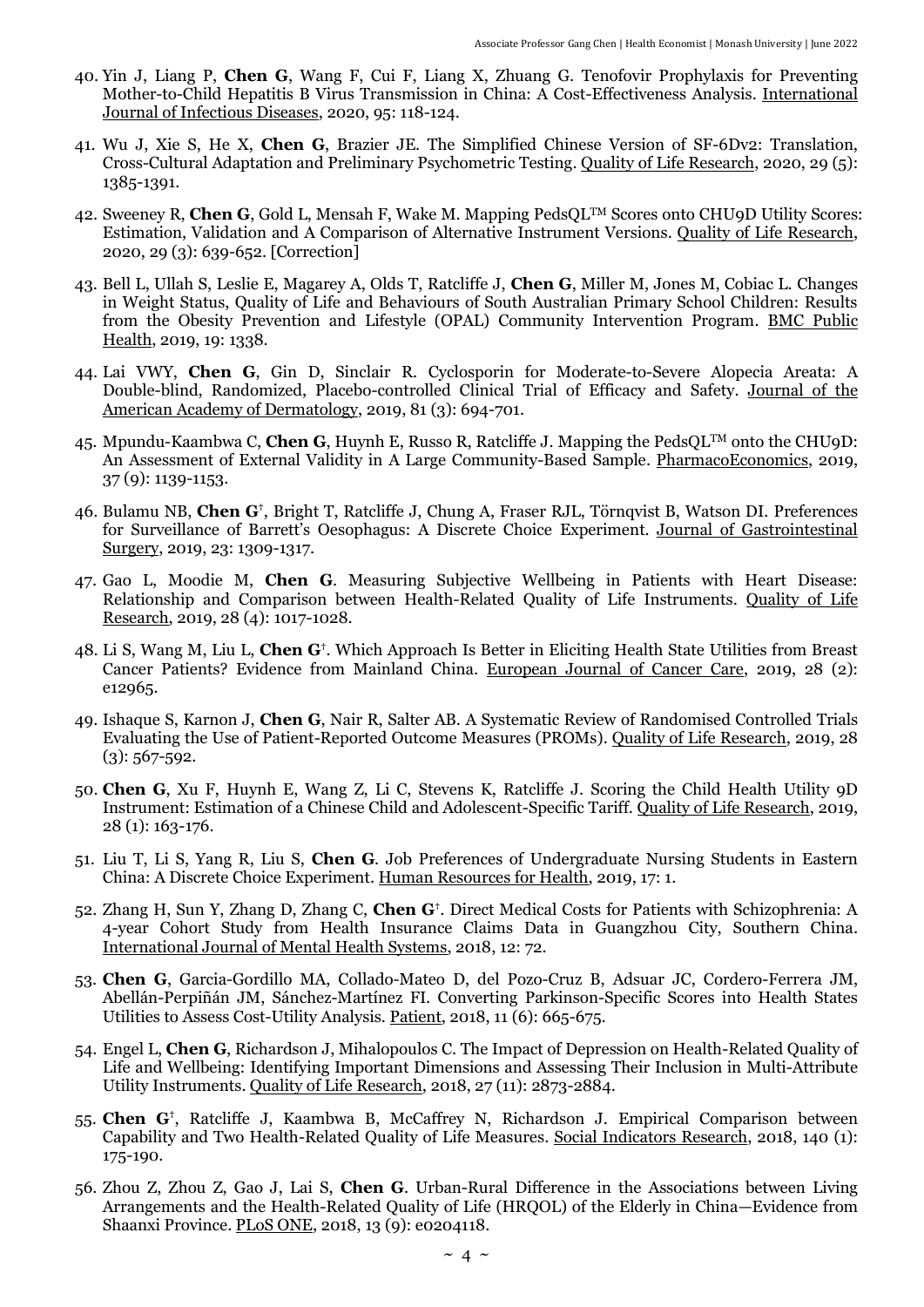- 57. Milte R, Ratcliffe J, **Chen G**, Crotty M. [What Characteristics of Nursing Homes Are Most Valued by](http://www.valueinhealthjournal.com/article/S1098-3015(17)33669-0/fulltext)  [Consumers? A Discrete Choice Experiment with Residents and Family Members.](http://www.valueinhealthjournal.com/article/S1098-3015(17)33669-0/fulltext) [Value in Health,](http://www.valueinhealthjournal.com/) 2018, 21 (7): 843-849.
- 58. Richardson J, Iezzi A, Maxwell A, **Chen G**. [Does the Use of Proportional Shortfall Help Align the](https://link.springer.com/article/10.1007%2Fs10198-017-0923-5)  [Prioritisation of Health Services with Public Preferences?](https://link.springer.com/article/10.1007%2Fs10198-017-0923-5) [European Journal of Health Economics,](https://link.springer.com/journal/10198) 2018, 19 (6): 797-806.
- 59. Yang P, **Chen G†** , Wang P, Zhang K, Deng F, Yang H, Zhuang G**†** . [Psychometric Evaluation of the](https://rdcu.be/Nyoj)  [Chinese Version of the Child Health Utility 9D \(CHU9D-CHN\): A School-Based Study in China.](https://rdcu.be/Nyoj) [Quality](http://link.springer.com/journal/11136)  [of Life Research,](http://link.springer.com/journal/11136) 2018, 27 (7): 1921-1931.
- 60. Lamu AN, **Chen G†** , Gamst-Klaussen T, Olsen JA. [Do Country-Specific Preference Weights Matter in the](http://rdcu.be/JEoR)  [Choice of Mapping Algorithms? The Case of Mapping the Diabetes-39 onto Eight Country-Specific](http://rdcu.be/JEoR)  [EQ-5D-5L Value Sets.](http://rdcu.be/JEoR) [Quality of Life Research,](http://link.springer.com/journal/11136) 2018, 27 (7): 1801-1814.
- 61. Mpundu-Kaambwa C, **Chen G**, Huynh E, Russo R, Ratcliffe J. [A Review of Preference-Based Measures](http://rdcu.be/JEoO)  [for the Assessment of Quality of Life in Children and Adolescents with Cerebral Palsy.](http://rdcu.be/JEoO) [Quality of Life](http://link.springer.com/journal/11136)  [Research,](http://link.springer.com/journal/11136) 2018, 27 (7): 1781-1799.
- 62. Liu L, Li S, Zhao Y, Zhang J, **Chen G**. [Health State Utilities and Subjective Well-Being among Psoriasis](https://link.springer.com/article/10.1007/s11136-018-1819-2)  [Vulgaris Patients in Mainland China.](https://link.springer.com/article/10.1007/s11136-018-1819-2) [Quality of Life Research,](http://link.springer.com/journal/11136) 2018, 27 (5): 1323-1333.
- 63. Su Min, Zhou Z, Si Y, Wei X, Xu Y, Fan X, **Chen G**. Comparing the Effects of China's Three Basic Medical Insurance Schemes on the Equity of Health-Related Quality of Life: Using the Method of Coarsened Exact Matching[. Health and Quality of Life Outcomes,](http://www.hqlo.com/) 2018, 16: 41.
- 64. Wang B, **Chen G**, Ratcliffe J, Afzali HHA, Giles L, Marshall H. [Adolescent Values for Immunisation](http://journals.plos.org/plosone/article?id=10.1371/journal.pone.0181073)  [Programs in Australia: A Discrete Choice Experiment.](http://journals.plos.org/plosone/article?id=10.1371/journal.pone.0181073) [PLoS ONE,](http://www.plosone.org/) 2017, 12 (7): e0181073.
- 65. Collado-Mateo D, **Chen G**, Garcia-Gordillo MA, Iezzi A, Adsuar JC, Olivares PR, Gusi N. [Fibromyalgia](https://hqlo.biomedcentral.com/articles/10.1186/s12955-017-0690-0)  [and Quality of Life: Mapping the Revised Fibromyalgia Impact Questionnaire to the Preference-Based](https://hqlo.biomedcentral.com/articles/10.1186/s12955-017-0690-0)  [Instruments.](https://hqlo.biomedcentral.com/articles/10.1186/s12955-017-0690-0) [Health and Quality of Life Outcomes,](http://www.hqlo.com/) 2017, 15: 114.
- 66. Zhou Z, Fang Y, Zhou Z, Li D, Wang D, Li Y, Lu L, Gao J, **Chen G†** . [Assessing Income-Related Health](https://rdcu.be/6qVw)  [Inequality and Horizontal Inequity in China.](https://rdcu.be/6qVw) [Social Indicators Research,](http://www.springer.com/social+sciences/journal/11205) 2017, 132 (1): 241-256.
- 67. Mpundu-Kaambwa C, **Chen G**, Russo R, Stevens K, Petersen KD, Ratcliffe J. [Mapping CHU9D Utility](http://link.springer.com/article/10.1007/s40273-016-0476-y)  [Scores from the PedsQL](http://link.springer.com/article/10.1007/s40273-016-0476-y)<sup>TM</sup> 4.0 SF-15. [PharmacoEconomics,](http://link.springer.com/journal/40273) 2017, 35 (4): 453-467.
- 68. Lindblad M, Bright T, Schloithe A, Mayne GC, **Chen G**, Bull J, Bampton PA, Fraser RJL, Gatenby PA, Gordon LG, Watson DI. Towards M[ore Efficient Surveillance of Barrett's Esophagus](http://rdcu.be/pVFt): Identification and [Exclusion of Patients at Low Risk of Cancer.](http://rdcu.be/pVFt) [World Journal](http://link.springer.com/journal/268) of Surgery, 2017, 41 (4): 1023-1034.
- 69. Richardson J, Iezzi A, **Chen G**, Maxwell A. [Communal Sharing and the Provision of Low-Volume](http://link.springer.com/article/10.1007/s41669-016-0002-3)  [High-Cost Health Services: Results of a Survey.](http://link.springer.com/article/10.1007/s41669-016-0002-3) [PharmacoEconomics -](http://www.springer.com/adis/journal/41669) Open, 2017, 1 (1): 13-23.
- 70. Kaambwa B, **Chen G**, Ratcliffe J, Iezzi A, Maxwell A, Richardson J. [Mapping between the Sydney](http://link.springer.com/article/10.1007/s40273-016-0446-4)  [Asthma Quality of Life Questionnaire \(AQLQ-S\) and Five Multi-Attribute Utility Instruments \(MAUIs\).](http://link.springer.com/article/10.1007/s40273-016-0446-4) [PharmacoEconomics,](http://link.springer.com/journal/40273) 2017, 35 (1): 111-124.
- 71. Srivastava P, **Chen G**, Harris A. [Oral Health, Dental Insurance and Dental Service Use in Australia.](http://dx.doi.org/10.1002/hec.3272) [Health Economics,](http://onlinelibrary.wiley.com/journal/10.1002/(ISSN)1099-1050) 2017, 26 (1): 35-53.
- 72. **Chen G**, Finger R, Holloway EE, Iezzi A, Richardson J. [Estimating Utility Weights for the Vision Related](http://journals.lww.com/optvissci/pages/articleviewer.aspx?year=2016&issue=12000&article=00007&type=abstract)  [Quality of Life Index.](http://journals.lww.com/optvissci/pages/articleviewer.aspx?year=2016&issue=12000&article=00007&type=abstract) [Optometry and Vision Science,](http://journals.lww.com/optvissci/pages/default.aspx) 2016, 93 (12): 1495-1501.
- 73. Xu Y, Yang J, Gao J**†** , Zhou Z, Zhang T, Ren J, Li Y, Qian Y, Lai S, **Chen G†** . [Decomposing](https://bmcpublichealth.biomedcentral.com/articles/10.1186/s12889-016-3876-1)  [Socioeconomics Inequalities in Depressive Symptoms among the Elderly in China.](https://bmcpublichealth.biomedcentral.com/articles/10.1186/s12889-016-3876-1) [BMC Public Health,](http://www.biomedcentral.com/bmcpublichealth/manuscript) 2016, 16: 1214.
- 74. Gamst-Klaussen T, **Chen G**, Lamu AN, Olsen JA. [Health State Utility Instruments Compared: Inquiring](http://dx.doi.org/10.1007/s11136-015-1212-3)  [into Nonlinearity across EQ-5D-5L, SF-6D, HUI-3, and 15D.](http://dx.doi.org/10.1007/s11136-015-1212-3) [Quality of Life Research,](http://link.springer.com/journal/11136) 2016, 25 (7): 1667-1678.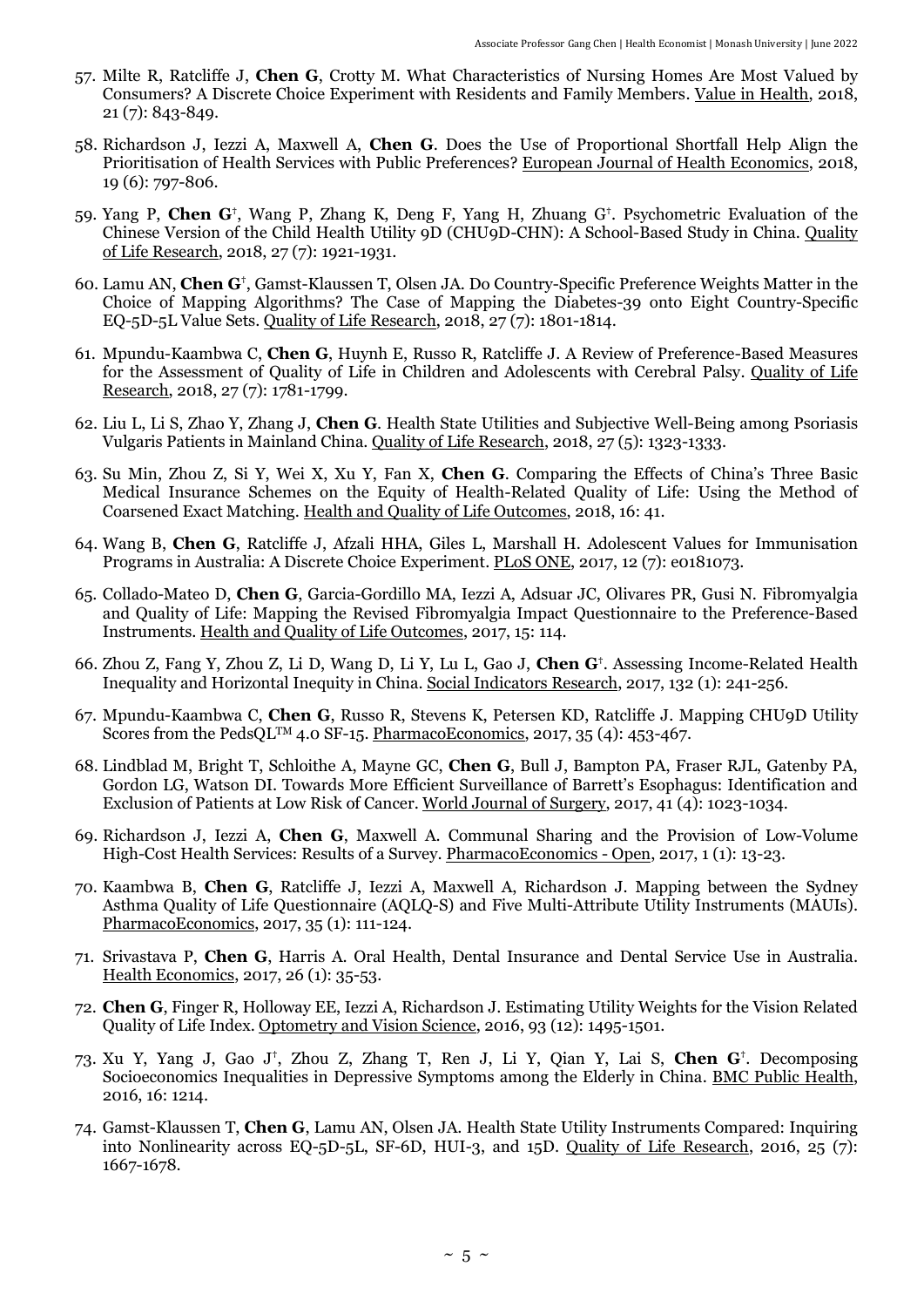- 75. Russo PL, **Chen G**, Cheng AC, Richard M, Graves N, Ratcliffe J, Hall J. [Novel Application of a Discrete](http://dx.doi.org/10.1136/bmjopen-2016-011397)  [Choice Experiment to Identify Preferences for a National Healthcare-Associated Infection Surveillance](http://dx.doi.org/10.1136/bmjopen-2016-011397)  [Program: A Cross Sectional Study.](http://dx.doi.org/10.1136/bmjopen-2016-011397) [BMJ Open,](http://bmjopen.bmj.com/) 2016, 6 (5): e011397.
- 76. Ratcliffe J, Huynh E, **Chen G**, Stevens K, Swait J, Brazier J, Sawyer M, Roberts R, Flynn T. [Valuing the](http://dx.doi.org/10.1016/j.socscimed.2016.03.042)  [Child Health Utility 9D: Using Profile Case Best Worst Scaling Methods to Develop a New Adolescent](http://dx.doi.org/10.1016/j.socscimed.2016.03.042)  [Specific Scoring Algorithm.](http://dx.doi.org/10.1016/j.socscimed.2016.03.042) [Social Science &](http://www.journals.elsevier.com/social-science-and-medicine/) Medicine, 2016, 157: 48-59.
- 77. Marshall H, **Chen G**, Clarke M, Ratcliffe J. [Adolescent, Parent, and Societal Preferences and Willingness](http://dx.doi.org/10.1016/j.vaccine.2015.11.075)  [to Pay for Meningococcal B Vaccine: A Discrete Choice Experiment.](http://dx.doi.org/10.1016/j.vaccine.2015.11.075) [Vaccine,](http://www.journals.elsevier.com/vaccine/) 2016, 34: 671-677.
- 78. **Chen G†** , Khan MA, Iezzi A, Ratcliffe J, Richardson J. [Mapping between 6 Multiattribute Utility](http://dx.doi.org/10.1177/0272989X15578127)  [Instruments.](http://dx.doi.org/10.1177/0272989X15578127) [Medical Decision Making,](http://mdm.sagepub.com/) 2016, 36 (2): 160-175.
- 79. Richardson J, Khan MA, Iezzi A, **Chen G**, Maxwell A. [Measuring the Sensitivity and Construct Validity](http://dx.doi.org/10.1177/0272989X15613522)  [of 6 Utility Instruments in 7 Disease Areas.](http://dx.doi.org/10.1177/0272989X15613522) [Medical Decision Making,](http://mdm.sagepub.com/) 2016, 36 (2): 147-159.
- 80. Xu Y, Zhou Z, Li Y, Yang J, Guo X, Gao J, Yan J, **Chen G**. [Exploring the Nonlinear Relationship between](http://dx.doi.org/10.1186/s12955-015-0347-9)  [Body Mass Index and Health-Related Quality of Life among Adults: A Cross-Sectional Study in Shaanxi](http://dx.doi.org/10.1186/s12955-015-0347-9)  [Province, China.](http://dx.doi.org/10.1186/s12955-015-0347-9) [Health and Quality of Life Outcomes,](http://www.hqlo.com/) 2015, 13: 153.
- 81. Ratcliffe J, **Chen G**, Stevens K, Bradley S, Couzner L, Brazier J, Sawyer M, Roberts R, Huynh E, Flynn T. [Valuing Child Health Utility 9D Health States with Young Adults: Insights from A Time Trade Off Study.](http://dx.doi.org/10.1007/s40258-015-0184-3) [Applied Health Economics and Health Policy,](http://link.springer.com/journal/40258) 2015, 13 (5): 485-492.
- 82. **Chen G**, Ratcliffe J. [A Review of the Development and Application of Generic Multi-Attribute Utility](http://dx.doi.org/10.1007/s40273-015-0286-7)  [Instruments for Paediatric Populations.](http://dx.doi.org/10.1007/s40273-015-0286-7) [PharmacoEconomics,](http://link.springer.com/journal/40273) 2015, 33 (10): 1013-1028.
- 83. **Chen G**, McKie J, Khan MA, Richardson JR. [Deriving Health Utilities from the MacNew Heart Disease](http://dx.doi.org/10.1177/1474515114536096)  [Quality of Life Questionnaire.](http://dx.doi.org/10.1177/1474515114536096) [European Journal of Cardiovascular Nursing,](http://cnu.sagepub.com/) 2015, 14 (5): 405-415.
- 84. Kaambwa B, Lancsar E, McCaffrey N, **Chen G**, Gill L, Cameron ID, Crotty M, Ratcliffe J. [Investigating](http://dx.doi.org/10.1016/j.socscimed.2015.06.034)  [Consumers' and Informal Carers' Views and Preferences for Consumer Directed Care: A Discrete Choice](http://dx.doi.org/10.1016/j.socscimed.2015.06.034)  [Experiment.](http://dx.doi.org/10.1016/j.socscimed.2015.06.034) [Social Science &](http://www.journals.elsevier.com/social-science-and-medicine/) Medicine, 2015, 140: 81-94.
- 85. **Chen G**, Iezzi A, McKie J, Khan M, Richardson J. [Diabetes and Quality of Life: Comparing Results from](http://dx.doi.org/10.1016/j.diabres.2015.05.011)  [Utility Instruments and Diabetes-39.](http://dx.doi.org/10.1016/j.diabres.2015.05.011) [Diabetes Research and Clinical Practice,](http://ees.elsevier.com/diab/default.asp?pg=login.asp) 2015, 109 (2): 326-333.
- 86. Xu Y, Gao J, Zhou Z, Xue Q, Yang J, Luo H, Li Y, Lai S, **Chen G**. [Measurement and Explanation of](http://dx.doi.org/10.1186/s12913-015-0892-2)  [Socioeconomic Inequality in Catastrophic Health Care Expenditure: Evidence from the Rural Areas of](http://dx.doi.org/10.1186/s12913-015-0892-2)  [Shaanxi Province.](http://dx.doi.org/10.1186/s12913-015-0892-2) [BMC Health Services Research,](http://www.biomedcentral.com/bmchealthservres) 2015, 15: 256.
- 87. **Chen G†** , Flynn T, Stevens K, Brazier J, Huynh E, Sawyer M, Roberts R, Ratcliffe J. [Assessing the](http://dx.doi.org/10.1016/j.jval.2015.02.014)  [Health-Related Quality of Life of Australian Adolescents: Comparison of the CHU9D and EQ-5D-Y based](http://dx.doi.org/10.1016/j.jval.2015.02.014)  [on Adult Values.](http://dx.doi.org/10.1016/j.jval.2015.02.014) [Value in Health,](http://www.valueinhealthjournal.com/) 2015, 18 (4): 432-438.
- 88. Richardson J, **Chen G**, Khan MA, Iezzi A. [Can Multi-Attribute Utility Instruments Adequately Account](http://dx.doi.org/10.1177/0272989X14567354)  [for Subjective Well-Being?](http://dx.doi.org/10.1177/0272989X14567354) [Medical Decision Making,](http://mdm.sagepub.com/) 2015, 35 (3): 292-304.
- 89. Mihalopoulos C, **Chen G**, Iezzi A, Khan MA, Richardson J. [Assessing Outcomes for Cost-Utility Analysis](http://dx.doi.org/10.1192/bjp.bp.113.136036)  [in Depression: Comparison of Five Multi-Attribute Utility Instruments with Two Depression-Specific](http://dx.doi.org/10.1192/bjp.bp.113.136036)  [Outcome Measures.](http://dx.doi.org/10.1192/bjp.bp.113.136036) [British Journal of Psychiatry,](http://bjp.rcpsych.org/) 2014, 205 (5): 390-397.
- 90. **Chen G†** , Stevens K, Rowen D, Ratcliffe J. [From KIDSCREEN-10 to CHU9D: Creating a Unique](http://dx.doi.org/10.1186/s12955-014-0134-z)  [Mapping Algorithm for Application in Economic Evaluation.](http://dx.doi.org/10.1186/s12955-014-0134-z) [Health and Quality of Life Outcomes,](http://www.hqlo.com/) 2014, 12: 134.
- 91. **Chen G**, Tan JT, Ng K, Iezzi A, Richardson J. [Mapping of Incontinence Quality of Life \(I-QOL\) Scores to](http://dx.doi.org/10.1186/s12955-014-0133-0)  [Assessment of Quality of Life 8D \(AQoL-8D\) Utilities](http://dx.doi.org/10.1186/s12955-014-0133-0) in Patients with Idiopathic Overactive Bladder. [Health and Quality of Life Outcomes,](http://www.hqlo.com/) 2014, 12: 133.
- 92. **Chen G†** . [Association between Economic Fluctuations and Road Mortality in OECD Countries.](http://dx.doi.org/10.1093/eurpub/cku014) [European Journal of Public Health,](http://eurpub.oxfordjournals.org/) 2014, 24 (4): 612-614.
- 93. Milte R, Ratcliffe J, **Chen G**, Lancsar E, Miller M, Crotty M. [Cognitive Overload? An Exploration of the](http://dx.doi.org/10.1016/j.jval.2014.05.005)  [Potential Impact of Cognitive Functioning in Discrete Choice Experiments with Older People in Health](http://dx.doi.org/10.1016/j.jval.2014.05.005)  [Care.](http://dx.doi.org/10.1016/j.jval.2014.05.005) [Value in Health,](http://www.valueinhealthjournal.com/) 2014, 17 (5): 655-659.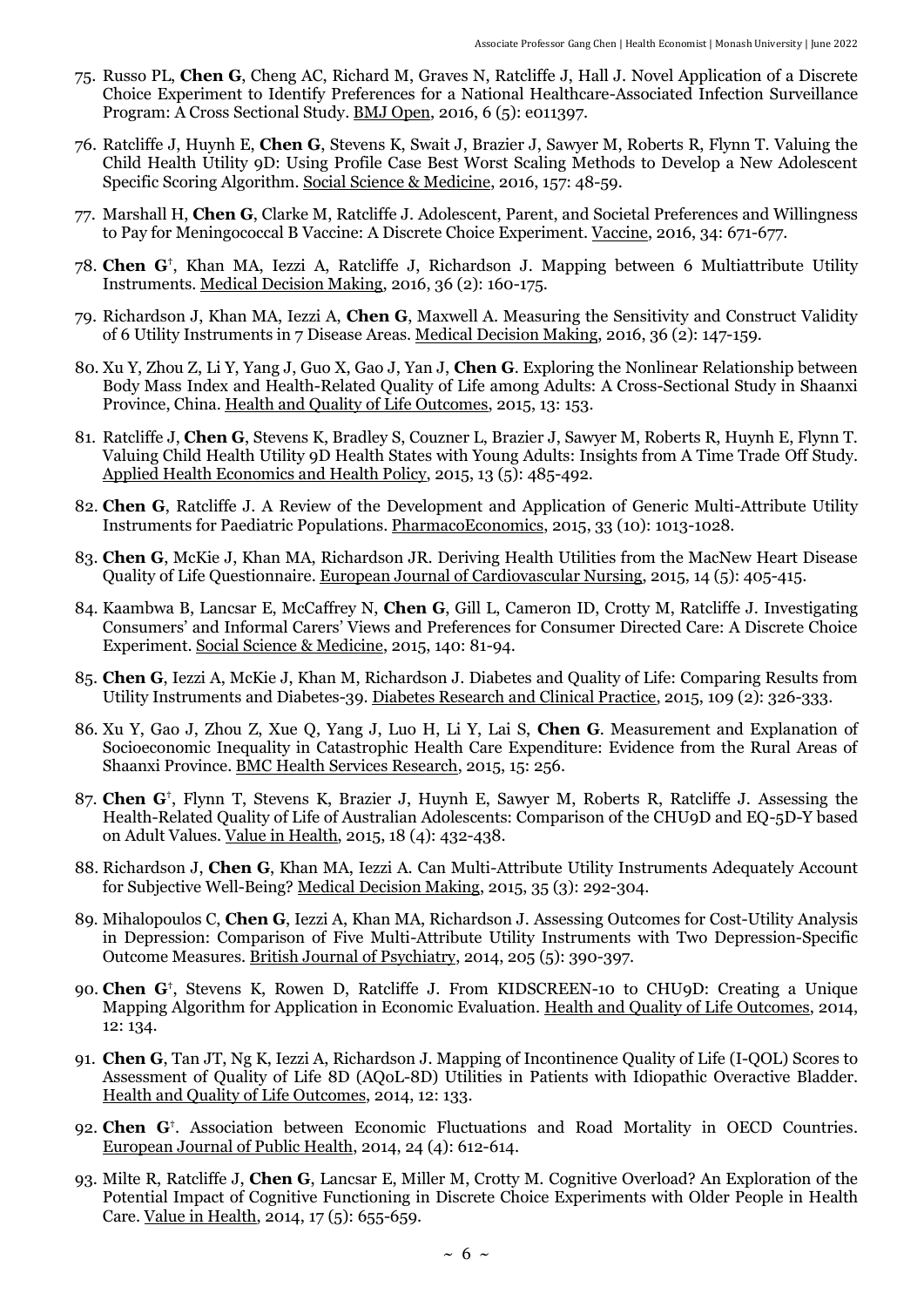- 94. Li S, Wang G, Xu Y, Gray A, **Chen G**. [Utility Values among Myopic Patients in Mainland China.](http://dx.doi.org/10.1097/OPX.0000000000000299) [Optometry and Vision Science,](http://journals.lww.com/optvissci/Pages/default.aspx) 2014, 91 (7): 723-729.
- 95. Whitty JA, Ratcliffe J, **Chen G**, Scuffham PA. [Australian Public Preferences for the Funding of New](http://dx.doi.org/10.1177/0272989X14526640)  [Health Technologies: A Comparison of Discrete Choice and Profile Case Best-Worst Scaling Methods.](http://dx.doi.org/10.1177/0272989X14526640) [Medical Decision Making,](http://mdm.sagepub.com/) 2014, 34 (5): 638-654.
- 96. Zhou Z, Zhou Z, Gao J, Yang X, Yan J, Xue Q, **Chen G†** . [The Effect of Urban Basic Medical Insurance on](http://dx.doi.org/10.1371/journal.pone.0094909)  [Health Service Utilisation in Shaanxi Province, China: A Comparison of Two Schemes.](http://dx.doi.org/10.1371/journal.pone.0094909) [PLoS ONE,](http://www.plosone.org/) 2014, 9 (4): e94909.
- 97. **Chen G**, Ratcliffe J, Olds T, Magarey A, Jones M, Leslie E. [BMI, Health Behaviors, and Quality of Life in](http://dx.doi.org/10.1542/peds.2013-0622)  [Children and Adolescents: A School-Based Study.](http://dx.doi.org/10.1542/peds.2013-0622) [Pediatrics,](http://pediatrics.aappublications.org/) 2014, 133 (4): e868-e874.
- 98. Zhou Z, Zhu L, Zhou Z, Li Z, Gao J, **Chen G†** . [The Effects of China's Urban Basic Medical Insurance](http://dx.doi.org/10.1186/1475-9276-13-23)  [Schemes on the Equity of Health Service Utilisation: Evidence from Shaanxi Province.](http://dx.doi.org/10.1186/1475-9276-13-23) [International](http://www.equityhealthj.com/)  [Journal for Equity in Health,](http://www.equityhealthj.com/) 2014, 13: 23.
- 99. **Chen G†** , Liu GG, Xu F. [The Impact of the Urban Resident Basic Medical Insurance on Health Services](http://dx.doi.org/10.1007/s40273-013-0097-7)  [Utilisation in China.](http://dx.doi.org/10.1007/s40273-013-0097-7) [PharmacoEconomics,](http://link.springer.com/journal/40273) 2014, 32 (3): 277-292.
- 100.**Chen G†** , Inder B, Hollingsworth B. [Health Investment and Economic Output in Regional China.](http://dx.doi.org/10.1111/coep.12022) [Contemporary Economic Policy,](http://onlinelibrary.wiley.com/journal/10.1111/(ISSN)1465-7287) 2014, 32 (2): 261-274.
- 101. Xu F§ , **Chen G**§ , Stevens K, Zhou H, Qi S, Wang Z, Hong X, Chen X, Yang H, Wang C, Ratcliffe J. [Measuring and Valuing Health-Related Quality of Life among Children and Adolescents in Mainland](http://dx.doi.org/10.1371/journal.pone.0089222)  China – [A Pilot Study.](http://dx.doi.org/10.1371/journal.pone.0089222) [PLoS ONE,](http://www.plosone.org/) 2014, 9 (2): e89222. [ $\S$ co-first author]
- 102.Bessen T, **Chen G**, Street J, Eliott J, Karnon J, Keefe D, Ratcliffe J. [What Sort of Follow-Up Services](http://dx.doi.org/10.1038/bjc.2013.800)  [would Australian Breast Cancer Survivors Prefer if We Could No Longer Offer Long-Term](http://dx.doi.org/10.1038/bjc.2013.800)  [Specialist-Based Care? A Discrete Choice Experiment.](http://dx.doi.org/10.1038/bjc.2013.800) [British Journal of Cancer,](http://mts-bjcancer.nature.com/cgi-bin/main.plex) 2014, 110 (4): 859-867.
- 103.Spinks J, **Chen G**, Donovan L. [Does Generic Entry Lower the Prices Paid for Pharmaceuticals in](http://dx.doi.org/10.1071/AH13024)  [Australia? A Comparison Before and After the Introduction of the Mandatory Price Reduction Policy.](http://dx.doi.org/10.1071/AH13024) [Australian Health Review,](http://www.publish.csiro.au/nid/270.htm) 2013, 37 (5): 675-681.
- 104.**Chen G†** , Inder B, Lorgelly P, Hollingsworth B. [The Cyclical Behaviour of Public and Private Health](http://dx.doi.org/10.1002/hec.2957)  [Expenditure in China.](http://dx.doi.org/10.1002/hec.2957) [Health Economics,](http://onlinelibrary.wiley.com/journal/10.1002/(ISSN)1099-1050) 2013, 22 (9): 1071-1092.
- 105.McNamara A, **Chen G**, George S, Walker R, Ratcliffe J. [What Factors Influence Older People in the](http://dx.doi.org/10.1016/j.aap.2013.02.034)  [Decision to Relinquish Their Driver's Licence?: A Discrete Choice Experiment](http://dx.doi.org/10.1016/j.aap.2013.02.034). [Accident Analysis and](http://www.journals.elsevier.com/accident-analysis-and-prevention/)  [Prevention,](http://www.journals.elsevier.com/accident-analysis-and-prevention/) 2013, 55: 178-184.
- 106.**Chen G†** , Yan X. [Demand for Voluntary Basic Medical Insurance in Urban China: Panel Evidence from](http://dx.doi.org/10.1093/heapol/czs014)  [the Urban Resident Basic Medical Insurance](http://dx.doi.org/10.1093/heapol/czs014) Scheme. [Health Policy and Planning,](http://heapol.oxfordjournals.org/) 2012, 27 (8): 658-668.
- 107. Lin W, Liu GG, **Chen G**. [The Urban Resident Basic Medicine Insurance: A Landmark Reform Step](http://dx.doi.org/10.1002/hec.1500)  [towards Universal Insurance Policy in China.](http://dx.doi.org/10.1002/hec.1500) [Health Economics,](http://onlinelibrary.wiley.com/journal/10.1002/(ISSN)1099-1050) 2009, 18 (S2): S83-S96.

#### **RESEARCH REPORTS (Selected)**

- 108.Ratcliffe J, **Chen G**, Khadka J, Kumaran S, Hutchinson C, Milte R, Savvas S, Batchelor F. [Australia's](https://agedcare.royalcommission.gov.au/publications/research-paper-20-quality-care-experience-and-community-expectations)  [Aged Care System: the Quality of Care Experience and Community Expectations.](https://agedcare.royalcommission.gov.au/publications/research-paper-20-quality-care-experience-and-community-expectations) Royal Commission into Aged Care Quality and Safety Research Paper 20; 2021.
- 109.Ratcliffe J, **Chen G**, Cleland J, Kaambwa B, Khadka J, Hutchinson C, Milte R. [Australia's Aged Care](https://agedcare.royalcommission.gov.au/publications/research-paper-6-australias-aged-care-system-assessing-views-and-preferences-general-public-quality-care-and-future-funding)  [System: Assessing the Views and Preferences of the General Public for Quality of Care and Future](https://agedcare.royalcommission.gov.au/publications/research-paper-6-australias-aged-care-system-assessing-views-and-preferences-general-public-quality-care-and-future-funding)  [Funding.](https://agedcare.royalcommission.gov.au/publications/research-paper-6-australias-aged-care-system-assessing-views-and-preferences-general-public-quality-care-and-future-funding) Royal Commission into Aged Care Quality and Safety Research Paper 6; 2020.
- 110. **Chen G**, Petrie D, Richardson J, Sia K-L, Jackson A, Harris A. Rapid Review of Wellbeing Measures to Assist Disability Support Priority Setting. Prepared for the National Disability Insurance Agency. Centre for Health Economics, Monash University, Melbourne; 2017.

#### **RESEARCH GRANTS (Selected)**

1. [Australian Research Council \(](http://www.arc.gov.au/)**ARC**) [Discovery Early Career Researcher Award \(](http://www.arc.gov.au/discovery-early-career-researcher-award)**DECRA**) "What Do Australians Really Care About? New Survey and Experimental Evidence". Recipient: **Chen G**.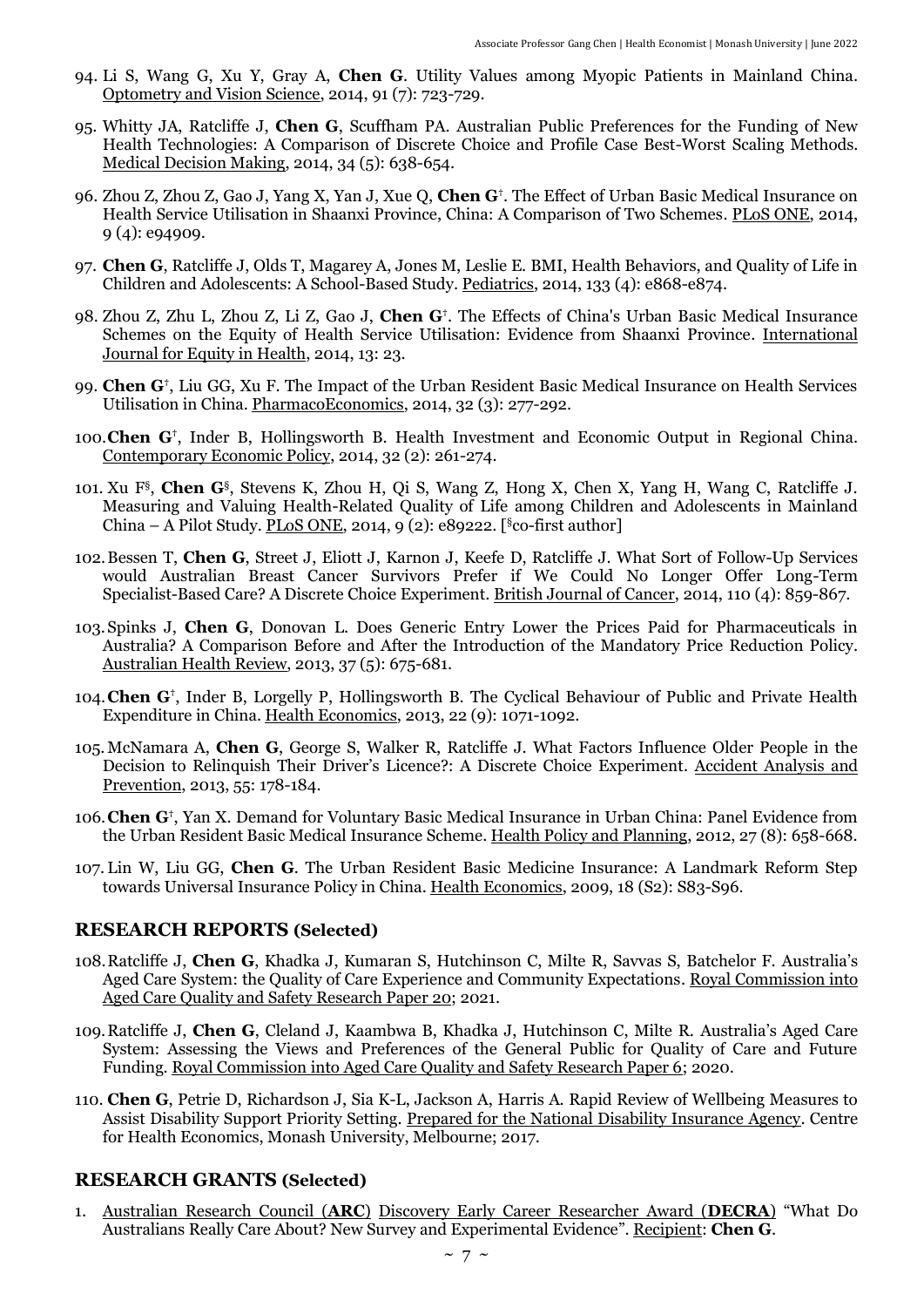- 2. National Disability Insurance Agency (**NDIA**) "Developing A Preference-based Wellbeing Index to Facilitate Resource Prioritisation in National Disability Insurance Scheme: The NDIS Wellbeing Index (Stage I)". Chief Investigators: **Chen G**, Petrie D, Harris A, Llewellyn GM, Ratcliffe J, Olsen JA.
- 3. Transport Accident Commission (**TAC**) "Assessing the Measurement Properties of the TAC's Life Back on Track Measure" Chief Investigators: **Chen G**, Harris A.
- 4. **Royal Commission** into Aged Care Quality and Safety "Measuring the Australian Community's Attitude to 'Quality' and 'Person-Centred' Care and the Community's Willingness to Pay for the Care". Chief Investigators: Ratcliffe J, **Chen G**, Kaambwa B.
- 5. Medical Research Future Fund (**MRFF**) "Measuring and Valuing Changes in Child Health to Facilitate Robust Decision Making". Chief Investigators: Devlin N, Norman R, Viney R, Ratcliffe J, Dalziel K, Mulhern B, Hiscock H, Street D, **Chen G**. Associate Investigators: Whitehurst D, Rowen D, Watson J, Shah K, Prosser L, Bansback N, Rivero-Arias O, Russo R, Snelling T.
- 6. National Health and Medical Research Council (**NHMRC**) "Determining the Best Outcome Measures for Assessing Cost-Effectiveness of Interventions for Childhood Mental Disorders". Chief Investigators: Mihalopoulos C, Richardson J, Scott J, Viney R, Brazier J, **Chen G**; Associate Investigators: Patton G, Ratcliffe J, O'Shea M, Haslam R, Norman R, Stathis S.
- 7. National Health and Medical Research Council (**NHMRC**) "A Novel Multi-gene Marker Blood Test to Increase Community Participation in Colorectal Cancer Screening". Chief Investigators: Young G, Wilson C, Woodman R, Cole S, **Chen G**, Fraser R, Symonds E; Associate Investigators: Ratcliffe J, Pedersen S.
- 8. **Cancer Australia** Priority-driven Collaborative Cancer Research Scheme (**PdCCRS**) "Personalising Treatment and Surveillance for Colorectal Cancer: Prognostication with the Circulating Tumour-Derived Methylated DNA Markers BCAT1 and IKZF1". Chief Investigators: Symonds E, Karapetis C, Young G, **Chen G**, Roy A, Fraser R. Associate Investigators: Woodman R, Pedersen S, Young J, Hewett P, Hollington P, Murphy E, Segelov E, LaPointe L, Cornthwaite K, Hardwicke J.
- 9. Research Council of Norway (**RCN**) "Tracing Causes of Inequalities in Health and Well-Being: Analysis of Rich Longitudinal Data". Principal Investigator (PI): Olsen JA; Partners: Gyrd-Hansen D, Abelsen B, **Chen G**.
- 10. National Health and Medical Research Council (**NHMRC**) "Screening for Primary Aldosteronism: Outcomes, Economics and Biomarkers". Chief Investigators: Yang J, Stowasser M, Russell G, Gwini S. Associate Investigators: **Chen G**, Reid C, Fuller P, Young M, Shen J.
- 11. National Health and Medical Research Council (**NHMRC**) "The Algorithm Will See You Now: Ethical, Legal and Social Implications of Adopting Machine Learning Systems for Diagnosis and Screening". Chief Investigators: Carter S, Houssami N, Degeling C, Richards B, Braunack-Mayer A, Rogers W, Wang L, Win K, Woode ME. Associate Investigators: Semsarian C, Coeira E, **Chen G**, Frazer H.
- 12. National Health and Medical Research Council (**NHMRC**) "FIT for Purpose: Personalised Surveillance Colonoscopy for People at Increased Risk of Colorectal Cancer". Chief Investigators: Symonds E, Young G, Wilson C, Fraser R, Bampton P, Kuipers E. Associate Investigators: Cock C, **Chen G**, Woodman R.
- 13. National Heart Foundation of Australia **Vanguard** Grant "Developing a New Cardiovascular Specific Instrument to Measure and Value Health". Chief Investigator: Kularatna S; Associate Investigators: Scuffham P, Byrnes J, **Chen G**.
- 14. China Medical Board (**CMB**) "The Impact Evaluation of Clinician Training on the Quality of Primary and Secondary Healthcare Services within Health Alliances in Western China". Principal Investigators: Zhou Z, Yip W, **Chen G**, Sylvia S.
- 15. China Medical Board (**CMB**) "Management and Intervention Strategies for Women with Cervical Precancerosis through Screening Programme in Rural China". Principal Investigators: Li S, Ratcliffe J, **Chen G**, Hu J.
- 16. National Natural Science Foundation of China (**NSFC**) "A Framework for Eliciting Health State Utility Scores using a Discrete Choice Experiment in China: An Application based on the SF-6D". Principal Investigator (PI): Wu J; Main Participants: Brazier JE, **Chen G**, Han Y, He X, Ahmed O, Zhu X, Xie S, Liu R, Wang Y.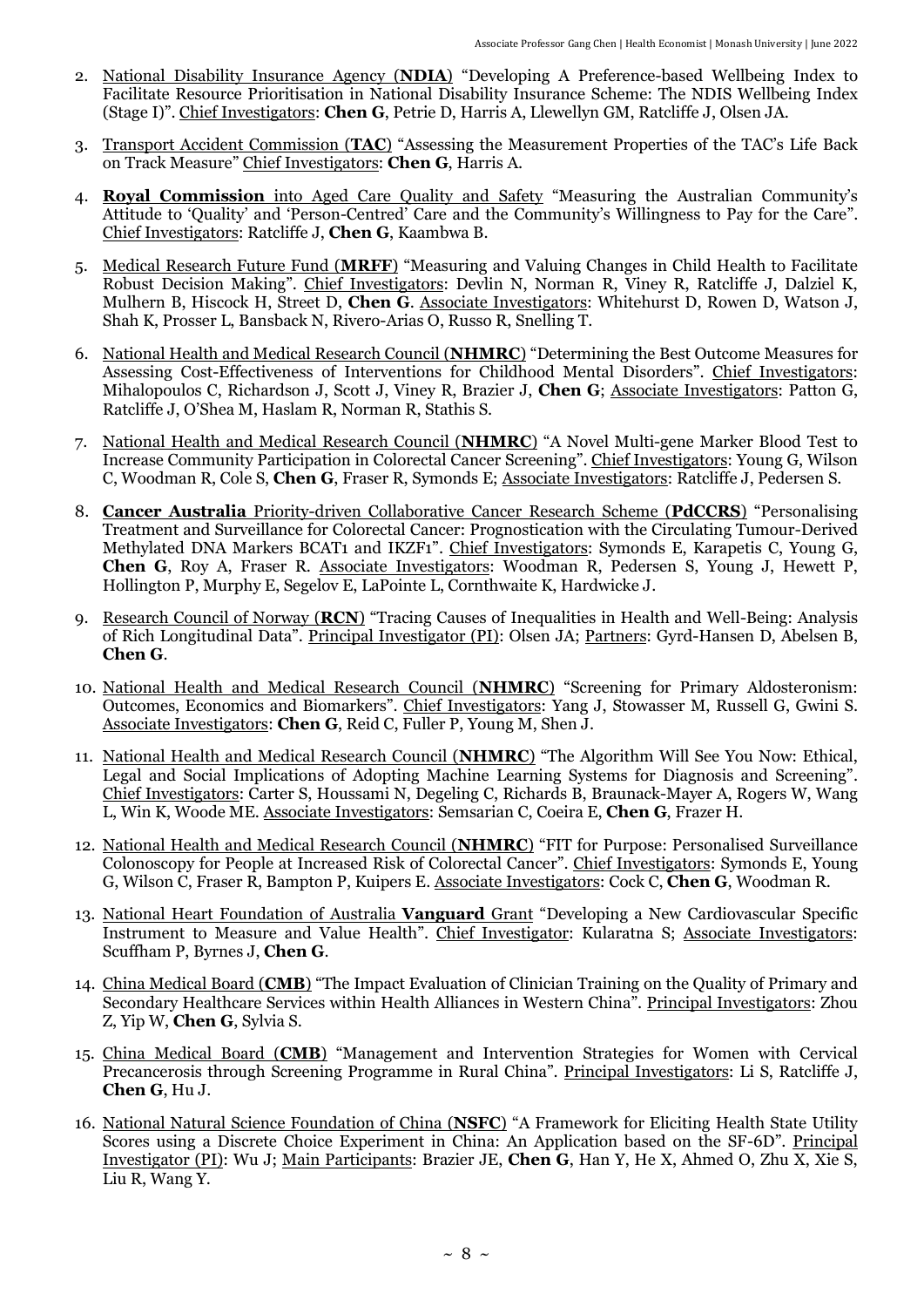### **ORAL PRESENTATIONS (Peer-reviewed & Selected)**

- 1. Inaugural Wellbeing Research & Policy Conference (6-8 July 2022, University of Oxford), *forthcoming*
- 2. 42nd Australian Health Economics Society Conference (Virtual Event, 2021)
- 3. International Society for Quality-of-Life Studies (ISQOLS) Virtual Conference (Virtual Event, 2021)
- 4. 14 th World Congress on Health Economics (Virtual Event, 2021)
- 5. Health Services Research Association of Australia & New Zealand (HSRAANZ) Virtual End of Year Forum (Virtual Event, 2020)
- 6. 27th International Society for Quality of Life Research (ISOQOL) Conference (Virtual Event, 2020)
- 7. 11th Meeting of the International Academy of Health Preference Research (IAHPR) (New Zealand, 2019)
- 8. 13 th World Congress on Health Economics (Switzerland, 2019)
- 9. 8th Meeting of the International Academy of Health Preference Research (IAHPR) (Australia, 2018)
- 10. 8th International Society for Pharmacoeconomics and Outcomes Research (ISPOR) Asia Pacific Conference (Japan, 2018)
- 11. 3<sup>rd</sup> International Conference on Wellbeing and Public Policy (New Zealand, 2018)
- 12. 15th International Society for Quality-of-Life Studies (ISQOLS) Conference (Austria, 2017)
- 13. 23rd International Society for Quality of Life Research (ISOQOL) Conference (Denmark, 2016)
- 14. 38th Australian Health Economics Society Conference (Australia, 2016)
- 15. 37th Australian Health Economics Society Conference (Australia, 2015)
- 16. Priorities 2014 (Australia, 2014)
- 17. 36th Australian Health Economics Society Conference (Australia, 2014)
- 18. 9<sup>th</sup> World Congress on Health Economics (Australia, 2013)
- 19. 34th Australian Conference of Health Economist (Australia, 2012)
- 20. 3 rd Australasian Workshop on Econometrics and Health Economics (Australia, 2012)
- 21. 8th World Congress on Health Economics (Canada, 2011)
- 22. 86th Western Economic Association International Annual Conference (USA, 2011)
- 23. 32nd Australian Conference of Health Economists (Australia, 2010)
- 24. 6 th Australasian Development Economics Workshop (Australia, 2010)
- 25. International Conference on Economic Stress, Human Capital, and Families in Asia: Research and Policy Challenges (Singapore, 2010)
- 26. 1 st Australasian Workshop on Econometrics and Health Economics (Australia, 2010)
- 27. 31st Australian Conference of Health Economists (Australia, 2009)

## **TEACHING EXPERIENCE (Selected)**

2017-2021: Lecturer, "Health State Utility & Subjective Wellbeing", *in* ECC5870/BEX5870/HEC5870 -Advanced Health Economics (Postgraduate)

- Faculty of Business & Economics, Monash University, Semester 2
- 2019 & 2021: Lecturer, "Patient Reported Outcomes and Health State Utility Measures" (in Chinese)
- Shandong University, China

2018-2019: Lecturer, "Discrete Choice Experiments", *in* BEX5871/HEC5871 - Advanced Health Economics (Postgraduate)

- Faculty of Business & Economics, Monash University, Semester 2
- 2017-2018: Lecturer, "Financial Protection Effect of Health Insurance", *in* HEC5975/ECC5975 Principles of Health Economics for Developing Countries (Postgraduate)
- Faculty of Business and Economics, Monash University & Burnet Institute, Semester 1 2016-2017: Chief Examiner, ECC5974 – Applied Health Economics and Health Policy (Postgraduate)
- Faculty of Business & Economics, Monash University, Semester 2